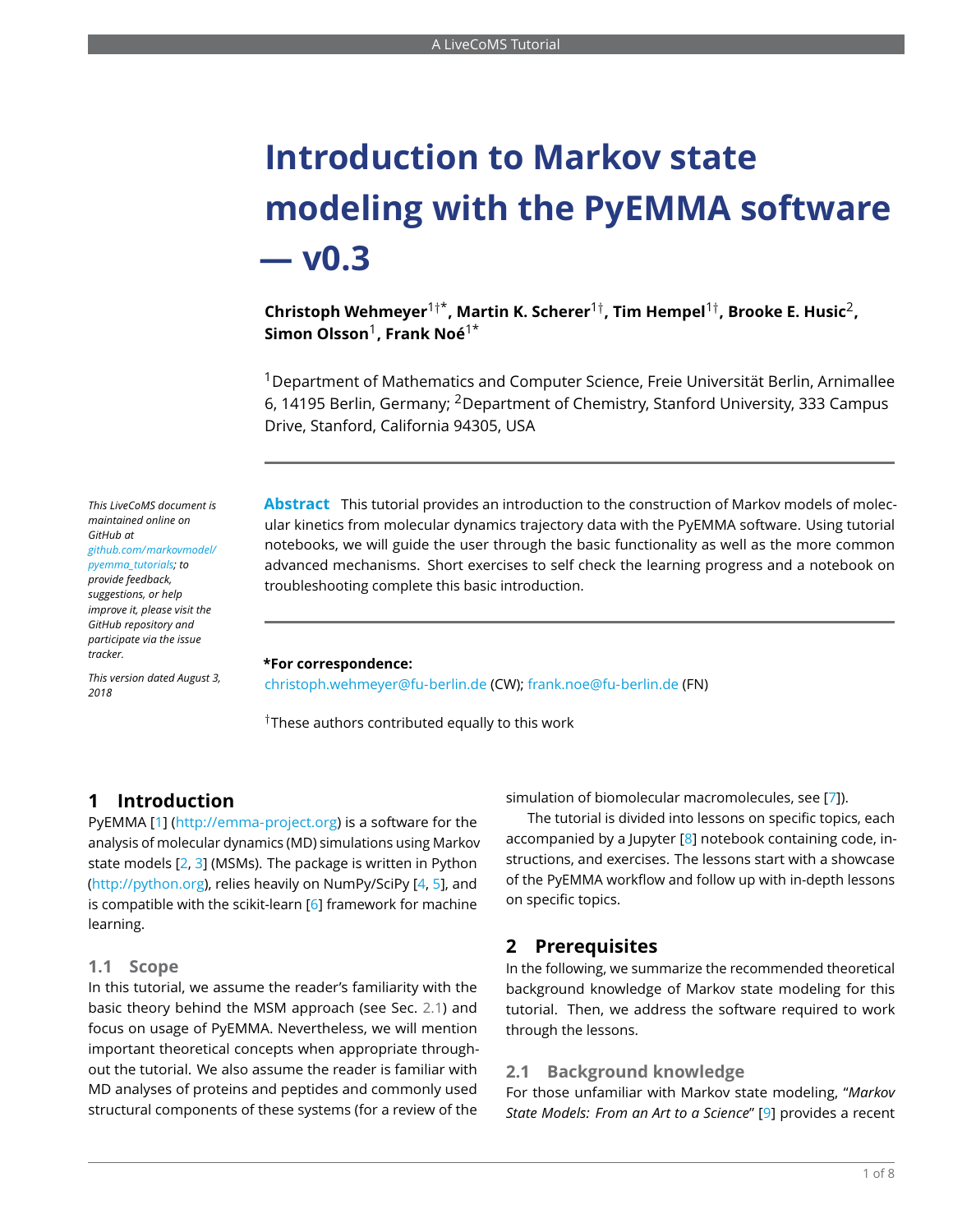

**Figure 1.** The PyEMMA workflow: MD trajectories are processed and discretized (first row). A Markov state model is estimated from the resulting discrete trajectories and validated (middle row). By iterating between data processing and MSM estimation/validation, a dynamical model is obtained that can be analyzed (last row).

overview, while "*Markov models of molecular kinetics: Generation and validation*" [\[10\]](#page-6-2) describes the basic MSM theory and methodology in detail. Additionally, two textbooks exist that focus on computational methods and applications [\[11\]](#page-6-3) and mathematical theory [\[12\]](#page-6-4).

In addition to publications on theory and application of Markov state modeling [\[2,](#page-5-1) [13–](#page-6-5)[24\]](#page-6-6), we also recommend the literature on time-lagged independent component analysis (TICA) [\[25–](#page-6-7)[28\]](#page-6-8), transition path theory (TPT) [\[29,](#page-6-9) [30\]](#page-6-10), hidden Markov state models (HMMs) [\[31–](#page-6-11)[33\]](#page-7-1), and variational techniques [\[34](#page-7-2)[–36\]](#page-7-3), as these topics play important roles within the standard MSM workflow.

#### **2.2 Software/system requirements**

We utilize Jupyter [\[8\]](#page-6-0) notebooks to show code examples along with figures and interactive widgets to display molecules. The user can install all necessary packages in one step using the conda command provided by the Anaconda Python stack [\(https://anaconda.com\)](https://anaconda.com). We recommend Anaconda because it resolves and installs dependencies as well as provides precompiled versions of common packages.

The tutorial installation contains a launcher command to start the Jupyter notebook server as well as the notebook files. The data for the demonstrated test systems is downloaded upon the first use and is cached for future invocations of the tutorial.

The underlying software stack for running the tutorial consists of:

- **PyEMMA** MSM/HMM estimation, validation, analysis, and visualization, and its dependencies [\[1\]](#page-5-0)
- mdshare A downloader for MD data from a public server
- notebook The Jupyter notebook tool used for running the tutorials  $[8]$ , along with extension packages jupyter\_contrib\_nbextensions and nbexamples

• nglview – Widget for active viewing of molecular struc-tures in Jupyter environments [\[37\]](#page-7-4)

The tutorial software is currently supported for Python versions 3.5 and 3.6 on the operating systems Linux, OSX, and Windows.

Should the user prefer not to use Anaconda, a manual installation via the pip installer is possible. Alternatively, one can use the Binder service to view and run the tutorials online in any browser.

## **3 Content and links**

This tutorial consists of nine Jupyter notebooks which introduce the basic features of PyEMMA. The first notebook (00), which we will summarize in the following, showcases the entire estimation, validation, and analysis workflow for a small example system. The goal of this introductory notebook (00) is to provide the user with the typical steps required to obtain a validated MSM analysis of protein or peptide simulation data. The seven subsequent notebooks (01–07) provide indepth lessons on specific topics, and the last notebook (08) contains guidelines on how to deal with common problems during MSM estimation.

#### **3.1 The PyEMMA workflow**

In short, the workflow for a full analysis of an MD dataset might consist of,

- extracting molecular features from the raw data (01),
- transforming those features into a suitable, low dimensional subspace (02),
- discretizing the low dimensional subsets into a state decomposition (02),
- estimating a maximum likelihood or Bayesian MSM from the discrete trajectories and performing validation tests (03),
- analyzing the stationary and kinetic properties of the MSM (04),
- finding metastable macrostates and applying transition path theory (TPT) to identify the pathways of conformational change (05),
- computing expectation values for experimental observables (06), and
- coarse-graining the MSM using a hidden Markov model approach (07).

For the remainder of this manuscript we will walk through the first notebook (00). In notebook 00 we analyze a dataset of the Trp-Leu-Ala-Leu-Leu pentapeptide (Fig. [2a](#page-2-0)), consisting of 25 independent MD trajectories conducted in implicit solvent with frames saved at an interval of 0.1 ns. We present the results obtained in the notebook, thereby providing an example of how results generated using PyEMMA can be integrated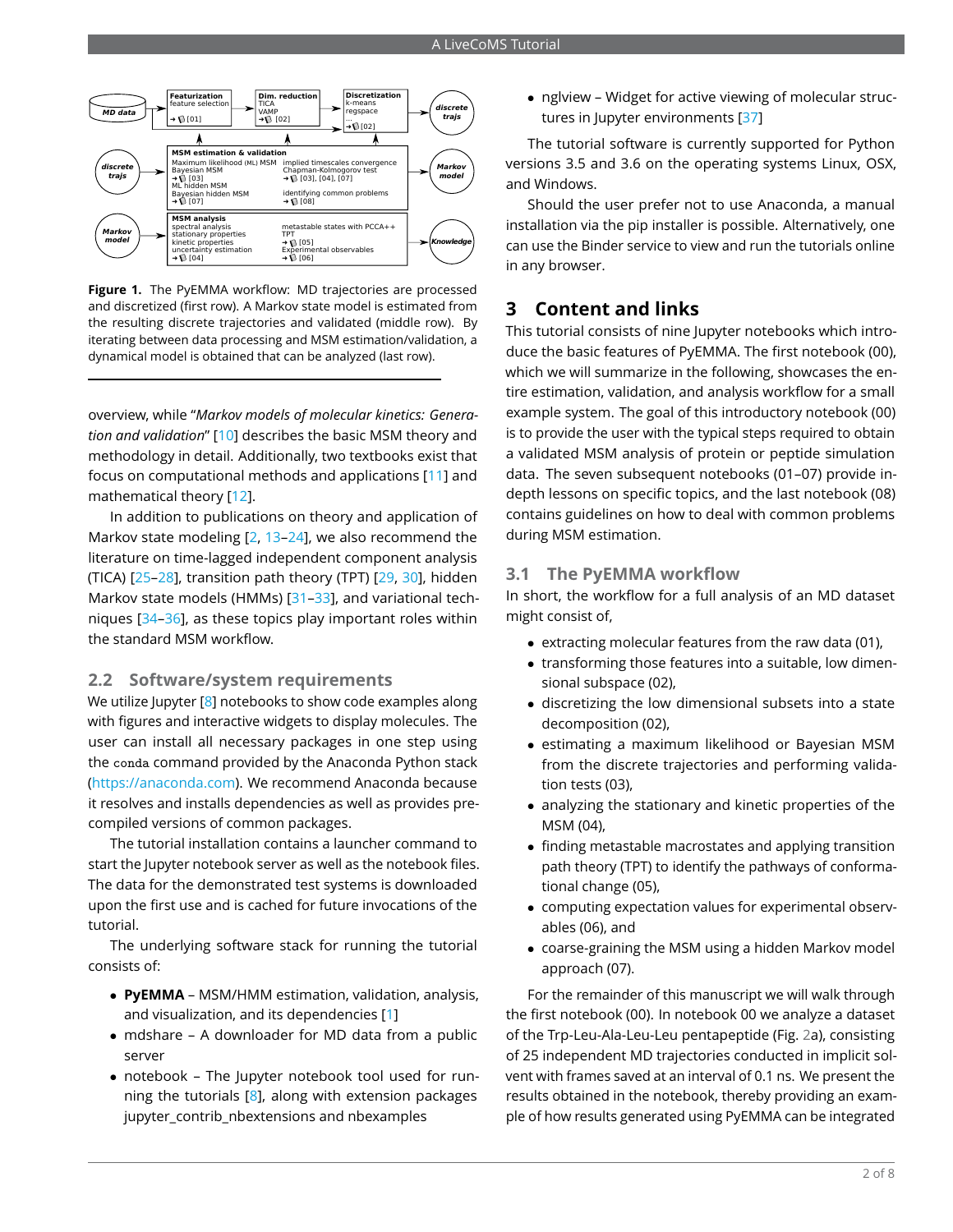into research publications. The figures that will be displayed in the following are created in the showcase notebook (00) and can be easily reproduced.

#### **3.2 Feature selection**

In Markov state modeling our objective is to model the slow dynamics of a molecular process. In order to approximate the slow dynamics in a statistically efficient manner, a lower dimensional representation of our simulation data is necessary. However, the features (e.g. torsion angles, distances or contacts) which best represent the slow dynamical modes of a given molecular system are unknown a priori [\[39\]](#page-7-5). Fortunately, the variational principle of conformational dynamics [\[34,](#page-7-2) [40\]](#page-7-6) and the more general variational approach for Markov processes (VAMP) [\[35\]](#page-7-7) provide a systematic means to quantitatively compare multiple representations of the simulation data. In particular, we can use a scalar score obtained using VAMP to directly compare the ability of certain features to capture slow dynamical modes in a particular molecular system.

Here, we utilize the VAMP-2 score, which maximizes the kinetic variance contained in the features [\[28\]](#page-6-8). We should always evaluate the score in a cross-validated manner to ensure that we neither include too few features (under-fitting) or too many features (over-fitting) [\[35,](#page-7-7) [36\]](#page-7-3). To choose among three different molecular features relevant to protein structure, we compute the (cross-validated) VAMP-2 score at a lag time of 0.5 ns and find that backbone torsions contain more kinetic variance than the backbone's heavy atom positions or the distances between them (Fig. [2b](#page-2-0)).

We note that deep learning approaches for feature selection have recently been developed that may eventually replace the feature selection step [\[41–](#page-7-8)[43\]](#page-7-9).

#### **3.3 Dimensionality reduction**

Subsequently, we perform TICA [\[25,](#page-6-7) [28\]](#page-6-8) in order to reduce the dimension from the feature space, which typically contains many degrees of freedom, to a lower dimensional space that can be discretized with higher resolution and better statistical efficiency. TICA is a special case of the variational principle [\[34,](#page-7-2) [40\]](#page-7-6) and is designed to find a projection preserving the long-timescale dynamics in the dataset. Here, performing TICA on the backbone torsions at lag time 0.5 ns yields a four dimensional subspace using a 95% kinetic variance cutoff (note that we perform a cos / sin-transformation of the torsions before TICA in order to preserve their periodicity). The sample density projected onto the first two independent components (ICs) exhibits several maxima (Fig. [2c](#page-2-0)). Discrete jumps between the maxima can be observed by visualizing the transformation of the first trajectory into these ICs (Fig. [2d](#page-2-0)). We

<span id="page-2-0"></span>

**Figure 2.** Exemplary analysis of the conformational dynamics of a pentapeptide backbone: (a) The Trp-Leu-Ala-Leu-Leu pentapeptide in licorice representation [\[38\]](#page-7-10). (b) The VAMP-2 score indicates which of the tested featurizations contains the highest kinetic variance. (c) The sample density projected onto the first two time-lagged independent components (ICs) at lag time  $\tau$  = 0.5 ns shows multiple density maxima and (d) the time series of the first two ICs show rare transition events. (e) The convergence behavior of the first four implied timescales indicates that a lag time of  $\tau$  = 0.5 ns is suitable for MSM estimation. (f) A Chapman-Kolmogorov test shows that an MSM estimated at lag time  $\tau$  = 0.5 ns under the assumption of five metastable states accurately predicts the kinetic behavior on longer timescales. In (e) and (f), the shaded areas indicate 95% confidence intervals computed with a Bayesian sampling procedure.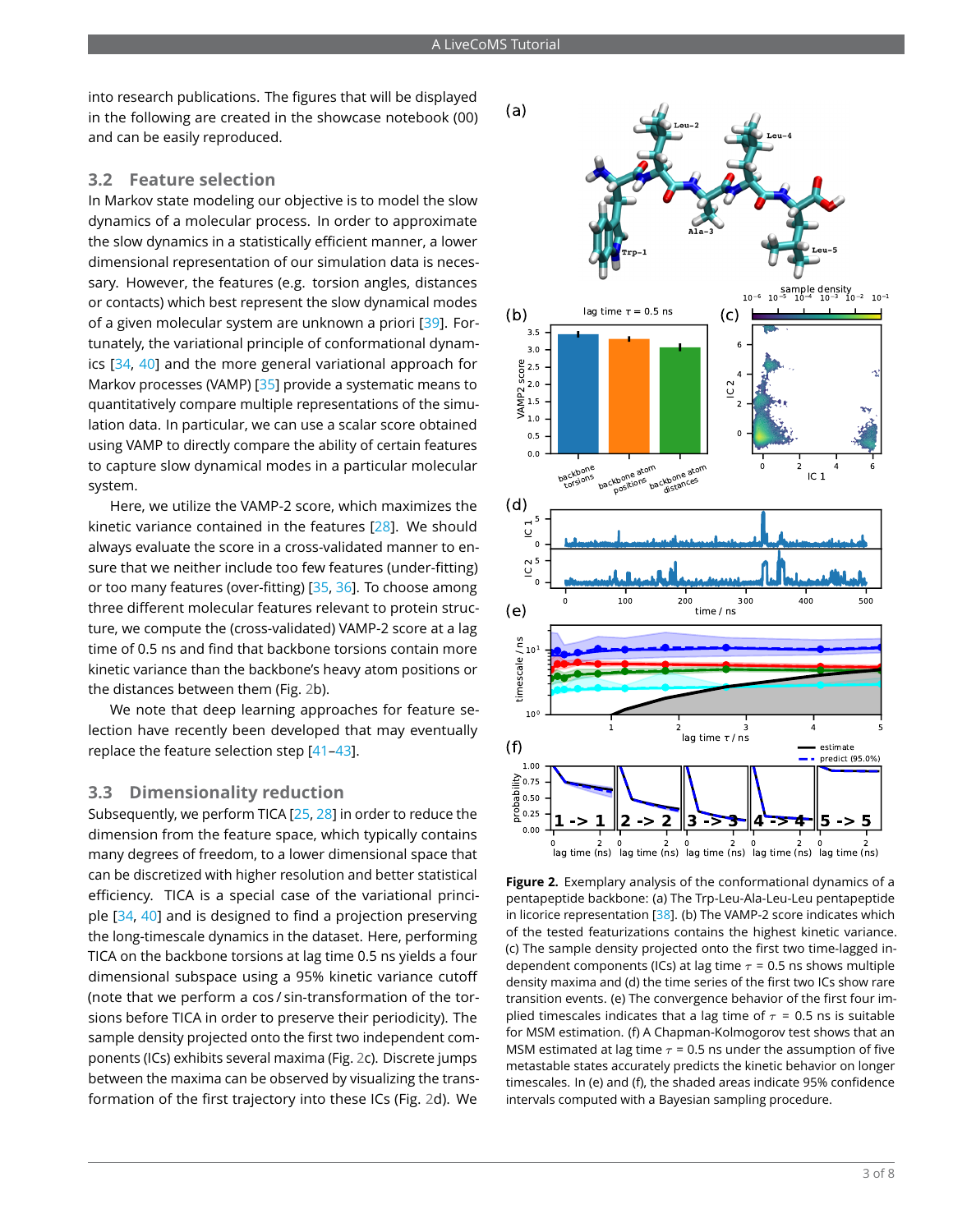thus assume that our TICA-transformed backbone torsion features describe one or more metastable processes.

#### **3.4 Discretization**

TICA yields a representation of our molecular simulation data with a reduced dimensionality, which can greatly facilitate the decomposition of our system into the discrete Markovian states necessary for MSM estimation. Here, we use the *k*means algorithm to segment the four dimensional TICA space into *k* = 75 cluster centers. The number of cluster centers has been chosen to optimize the VAMP-2 score in a manner identical to how the feature selection was carried out above, which is shown in the showcase notebook (00).

#### **3.5 MSM estimation and validation**

When estimating an MSM it is critical to choose a lag time,  $\tau$ . which is long enough to ensure Markovian dynamics in our reduced space, but short enough to resolve the dynamics in which we are interested. Plotting the implied timescales (ITS) as a function of  $\tau$  can be a helpful diagnostic when selecting the MSM lag time [\[44\]](#page-7-11). The ITS *t<sup>i</sup>* approximates the decorrelation time of the *i* th process and is computed from the eigenvalues  $\lambda_i$  of the MSM transition matrix via

$$
t_j = \frac{-\tau}{\ln|\lambda_j(\tau)|}.
$$
 (1)

A necessary condition for Markovian dynamics in our reduced space is that the ITS are approximately constant as a function of  $\tau$ ; accordingly, we chose the smallest possible  $\tau$  which fulfills this condition within the model uncertainty. The uncertainty bounds are computed using a Bayesian scheme [\[14,](#page-6-12) [21\]](#page-6-13) with 100 samples. In our example, we find that the four slowest ITS converge quickly and are constant within a 95% confidence interval for lag times above 0.5 ns (Fig. [2e](#page-2-0)). Using this lag time we can now estimate a (Bayesian) MSM with  $\tau$  = 0.5 ns.

To test the validity of our MSM we perform a Chapman-Kolmogorov (CK) test. The CK test compares the right and the left side of the Chapman-Kolmogorov equation

$$
T(k_{\tau}) = T^k(\tau) \tag{2}
$$

where *T* is the MSM transition matrix. The left-hand side of the equation corresponds to an MSM estimated at lag time  $k<sub>\tau</sub>$ , where *k* is an integer larger than 1, whereas the righthand side of the equation is our estimated MSM to the  $k^{\rm th}$ power. Visualizing the full transition probability matrix *T* is difficult; we therefore coarse-grain *T* into a smaller number of metastable states before performing the test. An appropriate number of metastable states can be chosen by identifying a relatively large gap in the ITS plot. For this analysis, we chose 5 metastable states. The CK test confirms that this

is an appropriate choice and shows that the MSM we have estimated at lag time  $\tau$  = 0.5 ns indeed predicts the longtimescale behavior of our system within error (Fig. [2f](#page-2-0)).

#### **3.6 Analyzing the MSM**

We can now directly extract several thermodynamic and kinetic properties from the estimated and validated model. An example of the former is the free energy surface in the projection onto the first two TICA components (Fig. [3a](#page-4-0)) reweighted by the MSM stationary distribution.

A spectral clustering using the PCCA++ algorithm [\[45](#page-7-12)[–47\]](#page-7-13) allows us to coarse-grain the 75 *k*-means microstates into five metastable macrostates (Fig. [3b](#page-4-0))  $S_i$ ,  $i = 1, \ldots, 5$ , for which we then approximate the stationary probabilities and relative free energies (defined up to an additive constant)

| macrostate $S_i$ | $\pi_{\mathcal{S}_i}$ | $G_{\mathcal{S}_i}/k_\text{B}T$ |
|------------------|-----------------------|---------------------------------|
| $S_1$            | 0.004                 | 5.567                           |
| $\mathcal{S}_2$  | 0.014                 | 4.293                           |
| $S_3$            | 0.021                 | 3.841                           |
| $\mathcal{S}_4$  | 0.021                 | 3.875                           |
| $\mathcal{S}_5$  | 0.940                 | 0.062                           |

<span id="page-3-0"></span>using the relation

$$
G_{S_i} = -k_{\rm B} T \ln \sum_{j \in S_i} \pi_{j}, \tag{3}
$$

where  $\pi_{\mathit{l}}$  denotes the MSM stationary weight of the  $\mathit{l}^{\text{th}}$  microstate.

In order to interpret the slowest relaxation timescales, we refer to the (right) eigenvectors of the MSM as they contain information about what configurational changes are happening and their timescales. The first right eigenvector corresponds to the stationary process and its eigenvalue is the Perron eigenvalue 1. The second right eigenvector, however, corresponds to the slowest process (the eigenvector components are real because of the detailed balance constraint enforced during MSM estimation). The minimal and maximal components of the second right eigenvector indicate the microstates between which the process shifts probability density. The relaxation timescale of this exchange process is exactly the corresponding implied timescale, which can be computed from its corresponding eigenvalue using [\(1\)](#page-3-0). In the projection onto the first two TICA components, we identify the slowest MSM process as a probability shift between macrostate  $S_1$ and the rest of the system, with macrostates  $S_4$  and  $S_5$  in particular (Fig. [3c](#page-4-0)).

The mean first passage times (MFPTs) out of and into the macrostate  $S_1$  compute to

| direction                                           | mean $/\;$ ns | std $/$ ns |
|-----------------------------------------------------|---------------|------------|
| $S_1 \rightarrow S_{(2,3,4,5)}$                     | $9.0 +$       | 1.9        |
| $\mathcal{S}_{(2,3,4,5)} \rightarrow \mathcal{S}_1$ | $2496.4 +$    | 470.0      |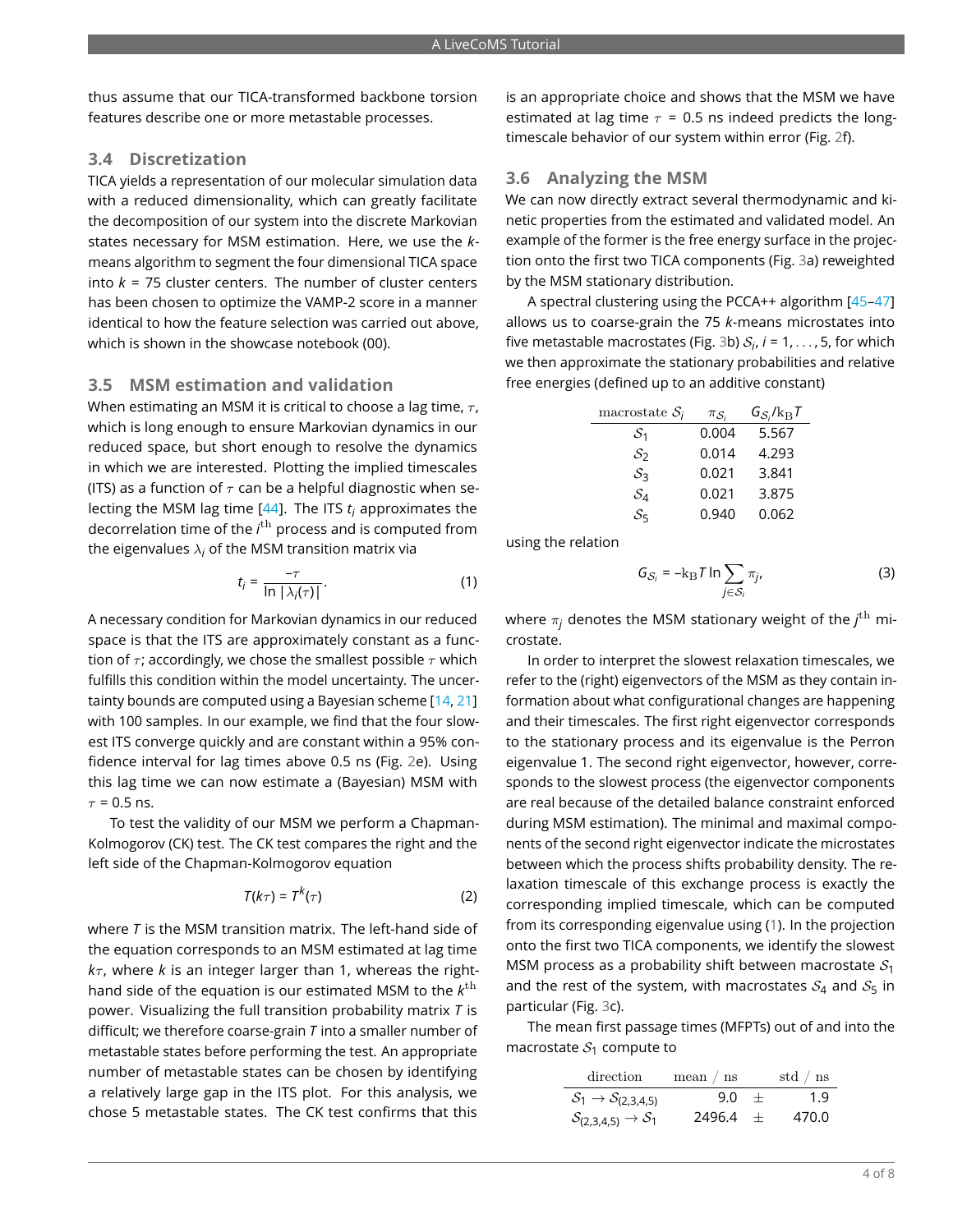<span id="page-4-0"></span>

**Figure 3.** Exemplary analysis of the conformational dynamics of a pentapeptide backbone: (a) The reweighted free energy surface projected onto the first two independent components exhibits five minima which (b) PCCA++ identifies as five metastable states. (c) The second right eigenvector shows that the slowest process shifts probability between the least probable state  $(S_1)$  and the other states, in particular states ( $S_4$ ,  $S_5$ ), whereas (d) the committor  $S_2 \rightarrow S_4$  indicates that states  $\mathcal{S}_{(1,3,5)}$  act as a transition region between states  $\mathcal{S}_2$ and  $S_4$ . (e) The Trp-1 SASA autocorrelation function yields a weak signal (top) which, however, can be enhanced if the system is prepared in the nonequilibrium condition  $S_1$  (bottom).

<span id="page-4-1"></span>

**Figure 4.** Visualization of the transition paths from  $S_2$  to  $S_4$ : Metastable states  $S_{(1-5)}$  are represented by an ensemble of representative structures and are arranged along the horizonal axis according to their committor probabilities. The three main transition pathways starting from  $S_2$  and ending in  $S_4$  are depicted by gray arrows with thickness proportional to the transition flux. The dominant pathway proceeds through  $S_5$ .

using the Bayesian MSM.

TPT [\[29,](#page-6-9) [30\]](#page-6-10) is a method used to analyze the statistics of transition pathways. The TPT version of [\[16\]](#page-6-14) can be conveniently applied to the estimated MSM. Here, we compute the TPT flux between macrostates  $S_2$  and  $S_4$  (Fig. [3d](#page-4-0)). The committor projection onto the first two TICA components shows that it is constant within the metastable states defined above. Transition regions (macrostates  $S_{(1,3,5)}$ ) can be identified by committor values  $\approx \frac{1}{2}$ .

The transition network can be additionally visualized by plotting representative structures of the five metastable states  $S_{(1-5)}$  according to their committor probability (Fig. [4\)](#page-4-1). It is easy to see from this depiction that the dominant pathway from  $S_2$  to  $S_4$  proceeds through  $S_5$ .

### **3.7 Connecting the MSM with experimental data**

MSMs can also be analyzed in the context of experimental observables. Connecting MSM analysis to experimental data can both serve as an accuracy test of our MSM as well as provide a mechanistic interpretation of observed experimental signals. Since we have both the stationary and dynamic properties of the molecular system encoded in the MSM transition probability matrix, we can compute observables that involve both stationary ensemble averages as well as correlation functions.

As an example, here we look at the fluorescence correlation of Trp-1, since this terminal tryptophan is a realistic experimental observable for our pentapeptide system. In order to compute the fluorescence correlation functions we require a microscopic, instantaneous value of the tryptophan fluorescence for each of the original 75 MSM microstates. To approximate the fluorescence signal in our pentapeptide system, we use the mdtraj library [\[48\]](#page-7-14) to compute the solvent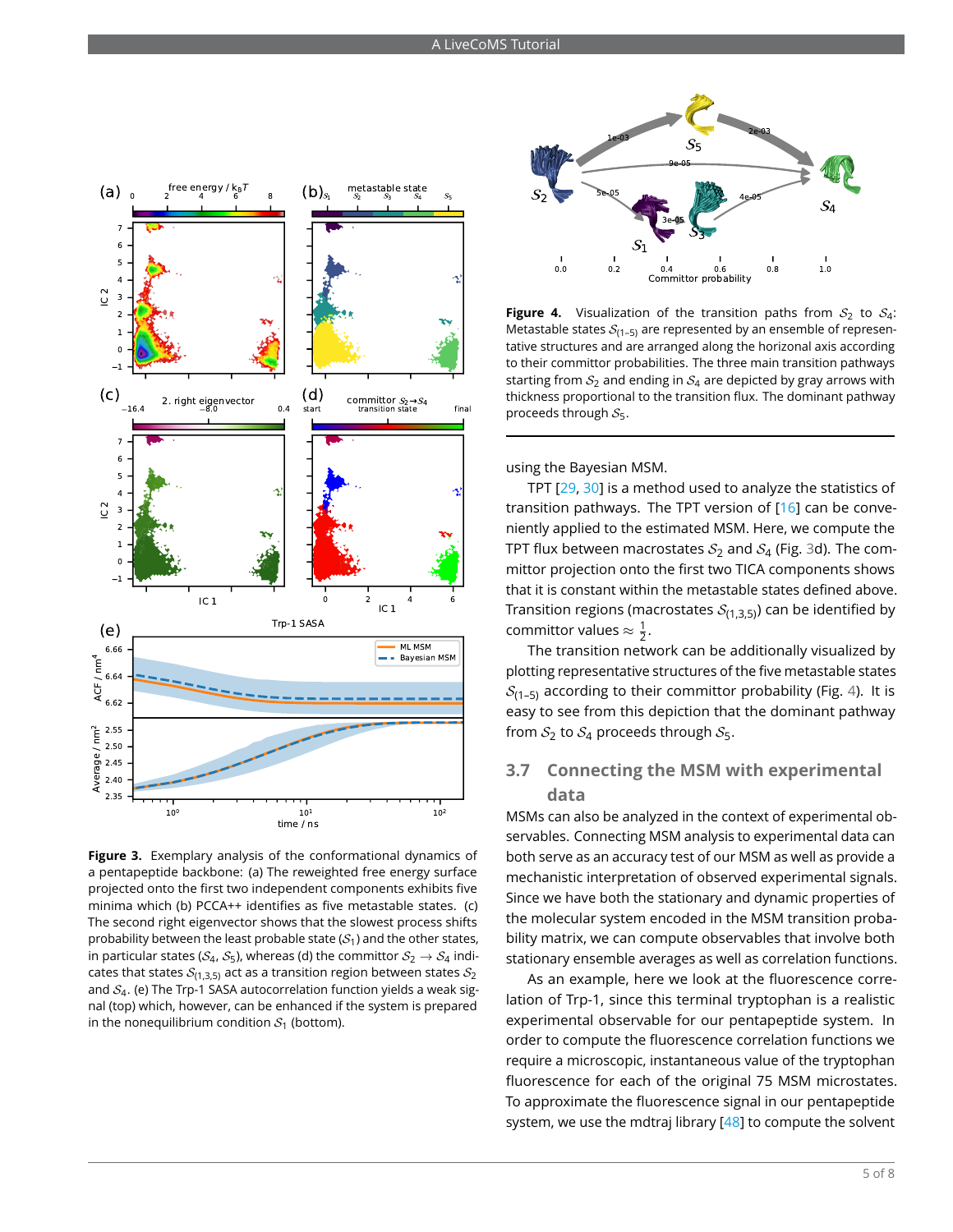accessible surface area (SASA) of Trp-1. Now that we have an approximation of the fluorescence in each of our MSM states, we can use PyEMMA to compute the fluorescence autocorrelation function (ACF) from our MSM [\(3e](#page-4-0), upper). Note how the computed ACF has a very small response (i.e., signal amplitude).

Using PyEMMA, we can simulate the relaxation of an observable if we had prepared our molecular system in a nonequilibrium initial condition. The experimental counterpart of such a prediction could be a temperature or pressure jump experiment or a stopped flow assay. To illustrate such an experiment, we initialize our molecular ensemble as the metastable distribution of  $S_1$  and follow the predicted fluorescence signal as it relaxes to equilibrium [\(3e](#page-4-0), lower). We see that the predicted relaxation signal has a much larger amplitude for the nonequilibrium initialization, making it more likely to be experimentally measurable.

#### **3.8 Summary**

In this section, we have summarized how to conduct an MSMbased analysis of biomolecular dynamics data using PyEMMA. For the full analysis, please refer to the first notebook (00). All notebooks as well as detailed installation instructions are available on [github.com/markovmodel/pyemma\\_tutorials.](github.com/markovmodel/pyemma_tutorials)

#### **3.9 Advanced Methods**

While the present tutorial is intended to cover Markov State Modeling 101, we encourage the user to explore other, more recent extensions of the methodology. Multi-ensemble Markov models (MEMMs) [\[49,](#page-7-15) [50\]](#page-7-16) can be used to combine unbiased and biased simulations so as to probe kinetics of very rare events [\[51\]](#page-7-17); MEMMs are implemented in PyEMMA. Recently, there have been steps towards replacing the traditional userdirected pipeline (involving featurizing, reducing dimension, discretizing, MSM estimation and coarse-graining) by a single end-to-end deep learning method such as VAMPnets [\[41\]](#page-7-8). Other deep learning methods for performing the dimension reduction [\[42\]](#page-7-18), finding reaction coordinates for enhanced sampling [\[43,](#page-7-9) [52,](#page-7-19) [53\]](#page-7-20), and generative MSMs [\[54\]](#page-7-21) have been put forward and are likely to spawn an active field of research on its own right. Implementations of some of these methods are available or are under development in the deeptime package [github.com/markovmodel/deeptime.](github.com/markovmodel/deeptime)

## **4 Author Contributions**

CW, MKS, TH, SO, and FN designed research. CW, MKS, TH, BEH, and SO developed and tested notebooks. MKS developed the software infrastructure, test, and install environment. CW, MKS, TH, BEH, SO, and FN wrote the manuscript.

For a more detailed description of author contributions, see the GitHub issue tracking and changelog at [github.com/markovmodel/pyemma\\_tutorials.](github.com/markovmodel/pyemma_tutorials)

## **5 Other Contributions**

We are grateful to Nuria Plattner for providing the pentapeptide simulation data and Camilla Ventura Santos as well as the entire computational molecular biology group for valuable discussion and feedback.

For a more detailed description of contributions from the community and others, see the GitHub issue tracking and changelog at [github.com/markovmodel/pyemma\\_tutorials.](github.com/markovmodel/pyemma_tutorials)

# **6 Potentially Conflicting Interests**

The authors declare no conflicting interests.

# **7 Funding Information**

TH acknowledges financial support by SFB/TRR 186. SO acknowledges a postdoctoral fellowship from the Alexander von Humboldt Foundation.

## **References**

- <span id="page-5-0"></span>[1] **Scherer MK**, Trendelkamp-Schroer B, Paul F, Pérez-Hernández G, Hoffmann M, Plattner N, Wehmeyer C, Prinz JH, Noé F. PyEMMA 2: A Software Package for Estimation, Validation, and Analysis of Markov Models. J Chem Theory Comput. 2015 nov; 11(11):5525–5542. [http://dx.doi.org/10.1021/acs.jctc.5b00743,](http://dx.doi.org/10.1021/acs.jctc.5b00743) [doi: 10.1021/acs.jctc.5b00743.](https://dx.doi.org/10.1021/acs.jctc.5b00743)
- <span id="page-5-1"></span>[2] **Schütte C**, Fischer A, Huisinga W, Deuflhard P. A Direct Approach to Conformational Dynamics Based on Hybrid Monte Carlo. J Comput Phys. 1999 may; 151(1):146–168. [https://doi.org/10.](https://doi.org/10.1006/jcph.1999.6231) [1006/jcph.1999.6231,](https://doi.org/10.1006/jcph.1999.6231) [doi: 10.1006/jcph.1999.6231.](https://dx.doi.org/10.1006/jcph.1999.6231)
- <span id="page-5-2"></span>[3] **Singhal N**, Snow CD, Pande VS. Using path sampling to build better Markovian state models: Predicting the folding rate and mechanism of a tryptophan zipper beta hairpin. J Chem Phys. 2004; 121(1):415. [https://doi.org/10.1063/1.1738647,](https://doi.org/10.1063/1.1738647) [doi:](https://dx.doi.org/10.1063/1.1738647) [10.1063/1.1738647.](https://dx.doi.org/10.1063/1.1738647)
- <span id="page-5-3"></span>[4] **Oliphant TE**. Guide to NumPy. 2nd ed. USA: CreateSpace Independent Publishing Platform; 2015.
- <span id="page-5-4"></span>[5] **Jones E**, Oliphant T, Peterson P, et al., SciPy: Open source scientific tools for Python; 2001–. [http://www.scipy.org/,](http://www.scipy.org/) [Online; accessed 2018-07-20].
- <span id="page-5-5"></span>[6] **Pedregosa F**, Varoquaux G, Gramfort A, Michel V, Thirion B, Grisel O, Blondel M, Prettenhofer P, Weiss R, Dubourg V, Vanderplas J, Passos A, Cournapeau D, Brucher M, Perrot M, Duchesnay E. Scikit-learn: Machine Learning in Python. J Mach Learn Res. 2011; 12:2825–2830.
- <span id="page-5-6"></span>[7] **Dror RO**, Dirks RM, Grossman JP, Xu H, Shaw DE. Biomolecular Simulation: A Computational Microscope for Molecular Biology. Annu Rev Biophys. 2012 jun; 41(1):429–452. [https://doi.org/10.](https://doi.org/10.1146/annurev-biophys-042910-155245) [1146/annurev-biophys-042910-155245,](https://doi.org/10.1146/annurev-biophys-042910-155245) [doi: 10.1146/annurev](https://dx.doi.org/10.1146/annurev-biophys-042910-155245)[biophys-042910-155245.](https://dx.doi.org/10.1146/annurev-biophys-042910-155245)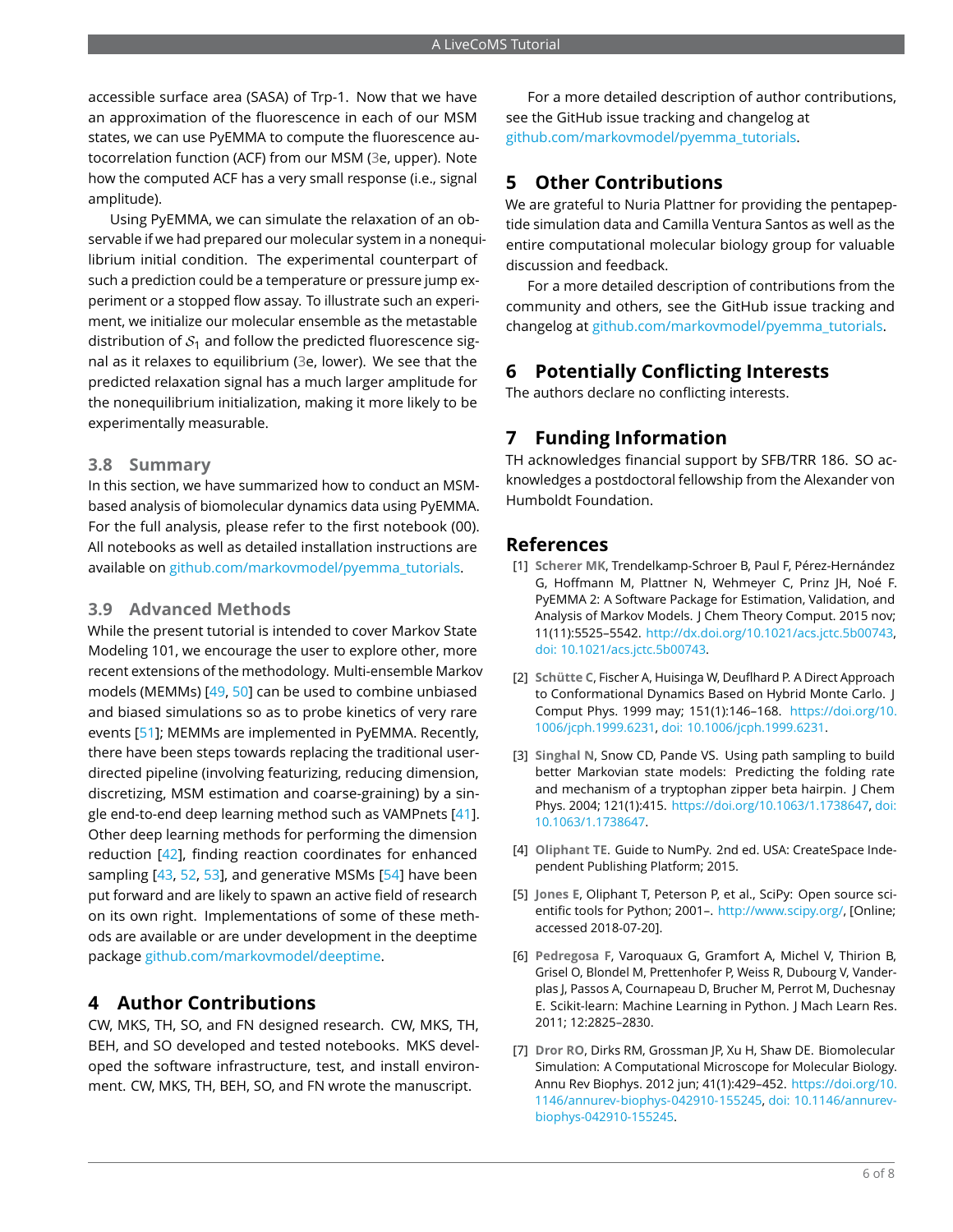- <span id="page-6-0"></span>[8] **Kluyver T**, Ragan-Kelley B, Pérez F, Granger B, Bussonnier M, Frederic J, Kelley K, Hamrick J, Grout J, Corlay S, Ivanov P, Avila D, Abdalla S, Willing C. Jupyter Notebooks – a publishing format for reproducible computational workflows. In: Loizides F, Schmidt B, editors. *Positioning and Power in Academic Publishing: Players, Agents and Agendas* IOS Press; 2016. p. 87–90.
- <span id="page-6-1"></span>[9] **Husic BE**, Pande VS. Markov State Models: From an Art to a Science. J Am Chem Soc. 2018 feb; 140(7):2386–2396. [doi:](https://dx.doi.org/10.1021/jacs.7b12191) [10.1021/jacs.7b12191.](https://dx.doi.org/10.1021/jacs.7b12191)
- <span id="page-6-2"></span>[10] **Prinz JH**, Wu H, Sarich M, Keller B, Senne M, Held M, Chodera JD, Schütte C, Noé F. Markov models of molecular kinetics: Generation and validation. J Chem Phys. 2011; 134(17):174105. [http://scitation.aip.](http://scitation.aip.org/content/aip/journal/jcp/134/17/10.1063/1.3565032) [org/content/aip/journal/jcp/134/17/10.1063/1.3565032,](http://scitation.aip.org/content/aip/journal/jcp/134/17/10.1063/1.3565032) [doi:](https://dx.doi.org/http://dx.doi.org/10.1063/1.3565032) [http://dx.doi.org/10.1063/1.3565032.](https://dx.doi.org/http://dx.doi.org/10.1063/1.3565032)
- <span id="page-6-3"></span>[11] **Bowman GR**, Pande VS, Noé F. An Introduction to Markov State Models and Their Application to Long Timescale Molecular Simulation. Bowman GR, Pande VS, Noé F, editors, Springer Netherlands; 2014. [https://doi.org/10.1007%2F978-94-007-7606-7,](https://doi.org/10.1007%2F978-94-007-7606-7) [doi:](https://dx.doi.org/10.1007/978-94-007-7606-7) [10.1007/978-94-007-7606-7.](https://dx.doi.org/10.1007/978-94-007-7606-7)
- <span id="page-6-4"></span>[12] **Sarich M**, Schütte C. Metastability and Markov State Models in Molecular Dynamics. Courant Lecture Notes, American Mathematical Society; 2013.
- <span id="page-6-5"></span>[13] **Buchete NV**, Hummer G. Coarse Master Equations for Peptide Folding Dynamics†. J Phys Chem B. 2008 may; 112(19):6057–6069. [https://doi.org/10.1021/jp0761665,](https://doi.org/10.1021/jp0761665) [doi:](https://dx.doi.org/10.1021/jp0761665) [10.1021/jp0761665.](https://dx.doi.org/10.1021/jp0761665)
- <span id="page-6-12"></span>[14] **Noé F**. Probability distributions of molecular observables computed from Markov models. J Chem Phys. 2008 jun; 128(24):244103. [https://doi.org/10.1063/1.2916718,](https://doi.org/10.1063/1.2916718) [doi:](https://dx.doi.org/10.1063/1.2916718) [10.1063/1.2916718.](https://dx.doi.org/10.1063/1.2916718)
- [15] **Bowman GR**, Beauchamp KA, Boxer G, Pande VS. Progress and challenges in the automated construction of Markov state models for full protein systems. J Chem Phys. 2009 sep; 131(12):124101. [https://doi.org/10.1063/1.3216567,](https://doi.org/10.1063/1.3216567) [doi:](https://dx.doi.org/10.1063/1.3216567) [10.1063/1.3216567.](https://dx.doi.org/10.1063/1.3216567)
- <span id="page-6-14"></span>[16] **Noé F**, Schütte C, Vanden-Eijnden E, Reich L, Weikl TR. Constructing the equilibrium ensemble of folding pathways from short off-equilibrium simulations. Proc Natl Acad Sci USA. 2009 nov; 106(45):19011–19016. [https://doi.org/10.1073/pnas.](https://doi.org/10.1073/pnas.0905466106) [0905466106,](https://doi.org/10.1073/pnas.0905466106) [doi: 10.1073/pnas.0905466106.](https://dx.doi.org/10.1073/pnas.0905466106)
- [17] **Sarich M**, Noé F, Schütte C. On the Approximation Quality of Markov State Models. Multiscale Model Simul. 2010 jan; 8(4):1154–1177. [https://doi.org/10.1137/090764049,](https://doi.org/10.1137/090764049) [doi:](https://dx.doi.org/10.1137/090764049) [10.1137/090764049.](https://dx.doi.org/10.1137/090764049)
- [18] **Noe F**, Doose S, Daidone I, Lollmann M, Sauer M, Chodera JD, Smith JC. Dynamical fingerprints for probing individual relaxation processes in biomolecular dynamics with simulations and kinetic experiments. Proc Natl Acad Sci USA. 2011 mar; 108(12):4822–4827. [https://doi.org/10.1073/pnas.1004646108,](https://doi.org/10.1073/pnas.1004646108) [doi: 10.1073/pnas.1004646108.](https://dx.doi.org/10.1073/pnas.1004646108)
- [19] **Lindner B**, Yi Z, Prinz JH, Smith JC, Noé F. Dynamic neutron scattering from conformational dynamics. I. Theory and Markov models. J Chem Phys. 2013 nov; 139(17):175101. [https://doi.](https://doi.org/10.1063/1.4824070) [org/10.1063/1.4824070,](https://doi.org/10.1063/1.4824070) [doi: 10.1063/1.4824070.](https://dx.doi.org/10.1063/1.4824070)
- [20] **Chodera JD**, Noé F. Markov state models of biomolecular conformational dynamics. Curr Opin Struct Biol. 2014 apr; 25:135–144. [https://doi.org/10.1016/j.sbi.2014.04.002,](https://doi.org/10.1016/j.sbi.2014.04.002) [doi:](https://dx.doi.org/10.1016/j.sbi.2014.04.002) [10.1016/j.sbi.2014.04.002.](https://dx.doi.org/10.1016/j.sbi.2014.04.002)
- <span id="page-6-13"></span>[21] **Trendelkamp-Schroer B**, Wu H, Paul F, Noé F. Estimation and uncertainty of reversible Markov models. J Chem Phys. 2015 nov; 143(17):174101. [https://doi.org/10.1063/1.4934536,](https://doi.org/10.1063/1.4934536) [doi:](https://dx.doi.org/10.1063/1.4934536) [10.1063/1.4934536.](https://dx.doi.org/10.1063/1.4934536)
- [22] **Olsson S**, Noé F. Mechanistic Models of Chemical Exchange Induced Relaxation in Protein NMR. J Am Chem Soc. 2016 dec; 139(1):200–210. [https://doi.org/10.1021/jacs.6b09460,](https://doi.org/10.1021/jacs.6b09460) [doi:](https://dx.doi.org/10.1021/jacs.6b09460) [10.1021/jacs.6b09460.](https://dx.doi.org/10.1021/jacs.6b09460)
- [23] **Nüske F**, Wu H, Prinz JH, Wehmeyer C, Clementi C, Noé F. Markov state models from short non-equilibrium simulations—Analysis and correction of estimation bias. J Chem Phys. 2017 mar; 146(9):094104. [https://doi.org/10.1063/1.4976518,](https://doi.org/10.1063/1.4976518) [doi: 10.1063/1.4976518.](https://dx.doi.org/10.1063/1.4976518)
- <span id="page-6-6"></span>[24] **Olsson S**, Wu H, Paul F, Clementi C, Noé F. Combining experimental and simulation data of molecular processes via augmented Markov models. Proc Natl Acad Sci USA. 2017 jul; 114(31):8265–8270. [https://doi.org/10.1073/pnas.1704803114,](https://doi.org/10.1073/pnas.1704803114) [doi: 10.1073/pnas.1704803114.](https://dx.doi.org/10.1073/pnas.1704803114)
- <span id="page-6-7"></span>[25] **Pérez-Hernández G**, Paul F, Giorgino T, Fabritiis GD, Noé F. Identification of slow molecular order parameters for Markov model construction. J Chem Phys. 2013 jul; 139(1):015102. [https://doi.org/10.1063/1.4811489,](https://doi.org/10.1063/1.4811489) [doi: 10.1063/1.4811489.](https://dx.doi.org/10.1063/1.4811489)
- [26] **Schwantes CR**, Pande VS. Improvements in Markov State Model Construction Reveal Many Non-Native Interactions in the Folding of NTL9. J Chem Theory Comput. 2013 Apr; 9(4):2000–2009. [http://dx.doi.org/10.1021/ct300878a,](http://dx.doi.org/10.1021/ct300878a) [doi: 10.1021/ct300878a.](https://dx.doi.org/10.1021/ct300878a)
- [27] **Molgedey L**, Schuster HG. Separation of a mixture of independent signals using time delayed correlations. Phys Rev Lett. 1994 Jun; 72(23):3634–3637. [http://dx.doi.org/10.1103/PhysRevLett.](http://dx.doi.org/10.1103/PhysRevLett.72.3634) [72.3634,](http://dx.doi.org/10.1103/PhysRevLett.72.3634) [doi: 10.1103/physrevlett.72.3634.](https://dx.doi.org/10.1103/physrevlett.72.3634)
- <span id="page-6-8"></span>[28] **Noé F**, Clementi C. Kinetic Distance and Kinetic Maps from Molecular Dynamics Simulation. J Chem Theory Comput. 2015 Oct; 11(10):5002–5011. [http://dx.doi.org/10.1021/acs.jctc.](http://dx.doi.org/10.1021/acs.jctc.5b00553) [5b00553,](http://dx.doi.org/10.1021/acs.jctc.5b00553) [doi: 10.1021/acs.jctc.5b00553.](https://dx.doi.org/10.1021/acs.jctc.5b00553)
- <span id="page-6-9"></span>[29] **E W**, Vanden-Eijnden E. Towards a Theory of Transition Paths. J Stat Phys. 2006 may; 123(3):503–523. [https://doi.org/10.1007/](https://doi.org/10.1007/s10955-005-9003-9) [s10955-005-9003-9,](https://doi.org/10.1007/s10955-005-9003-9) [doi: 10.1007/s10955-005-9003-9.](https://dx.doi.org/10.1007/s10955-005-9003-9)
- <span id="page-6-10"></span>[30] **Metzner P**, Schütte C, Vanden-Eijnden E. Transition Path Theory for Markov Jump Processes. Multiscale Model Simul. 2009 jan; 7(3):1192–1219. [https://doi.org/10.1137/070699500,](https://doi.org/10.1137/070699500) [doi:](https://dx.doi.org/10.1137/070699500) [10.1137/070699500.](https://dx.doi.org/10.1137/070699500)
- <span id="page-6-11"></span>[31] **Noé F**, Wu H, Prinz JH, Plattner N. Projected and hidden Markov models for calculating kinetics and metastable states of complex molecules. J Chem Phys. 2013 nov; 139(18):184114. [https:](https://doi.org/10.1063/1.4828816) [//doi.org/10.1063/1.4828816,](https://doi.org/10.1063/1.4828816) [doi: 10.1063/1.4828816.](https://dx.doi.org/10.1063/1.4828816)
- [32] **Baum LE**, Petrie T, Soules G, Weiss N. A Maximization Technique Occurring in the Statistical Analysis of Probabilistic Functions of Markov Chains. Ann Math Stat. 1970; 41(1):164–171. [http:](http://www.jstor.org/stable/2239727) [//www.jstor.org/stable/2239727.](http://www.jstor.org/stable/2239727)